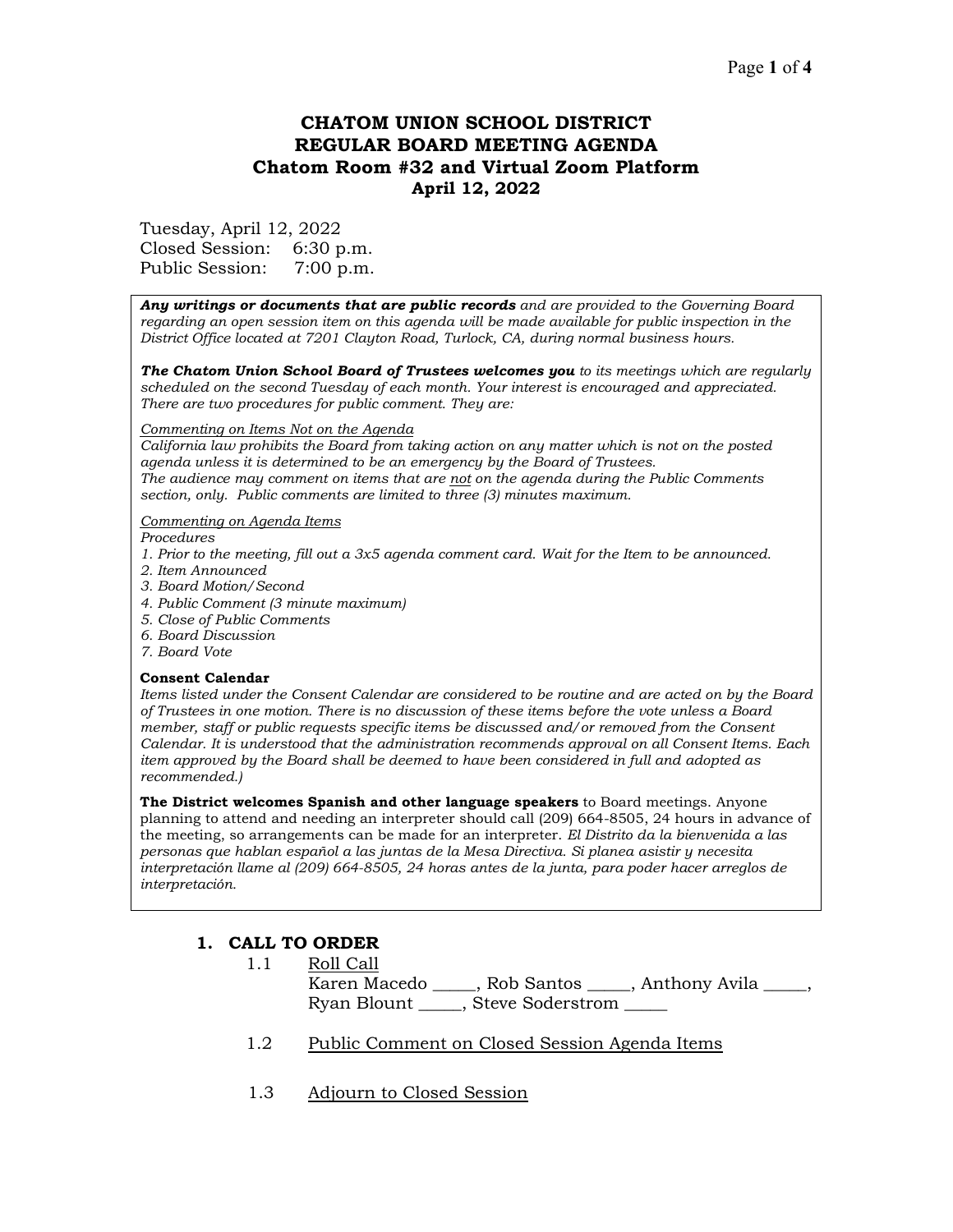## **2. CLOSED SESSION**

*Disclosure of Items Discussed in Closed Session (Gov. Code 54947.7)*

- 2.1 Public Employee Appointment
	- 2.1.1 Internal Appointments

2.1.2 Request Authority for the Superintendent to Hire Time Sensitive Positions Under the Direction of the Board President or Board Representative

- 2.2 Employees Discipline/Dismissal/Release/Non-reelection/Leaves of Absence/Resignation/Retirements and Resolution Regarding Reduction or Discontinuance of Source (Gov. Code 44949 (e) and Gov. Code 44955
- 2.3 Negotiations
- 2.4 Adjournment Back to Public Session

## **3. OPEN SESSION: CALL TO ORDER**

- 3.1 Roll Call Karen Macedo \_\_\_\_\_, Rob Santos \_\_\_\_\_, Anthony Avila \_\_\_\_, Ryan Blount \_\_\_\_\_, Steve Soderstrom \_\_\_\_\_
- 3.2 Flag Salute
- 3.3 Report from Closed Session
- 3.4 Approval of Agenda

#### **4. CONSENT CALENDAR**

- 4.1 Board Minutes
- 4.2 Fiscal Services Warrants/Payroll
- 4.3 Declaration of Obsolete Items
- 4.4 Collection of Developer Fees (if any)
- 4.5 Consider Reaffirming Findings of Resolution #10-12-21-01 for Use of Virtual Meetings

#### **5. PUBLIC COMMENT/RECOGNITION/COMMUNICATION**

### **6. INFORMATION**

- 6.1 Calendar of Events
- 6.2 Board Financial Summary Report and Review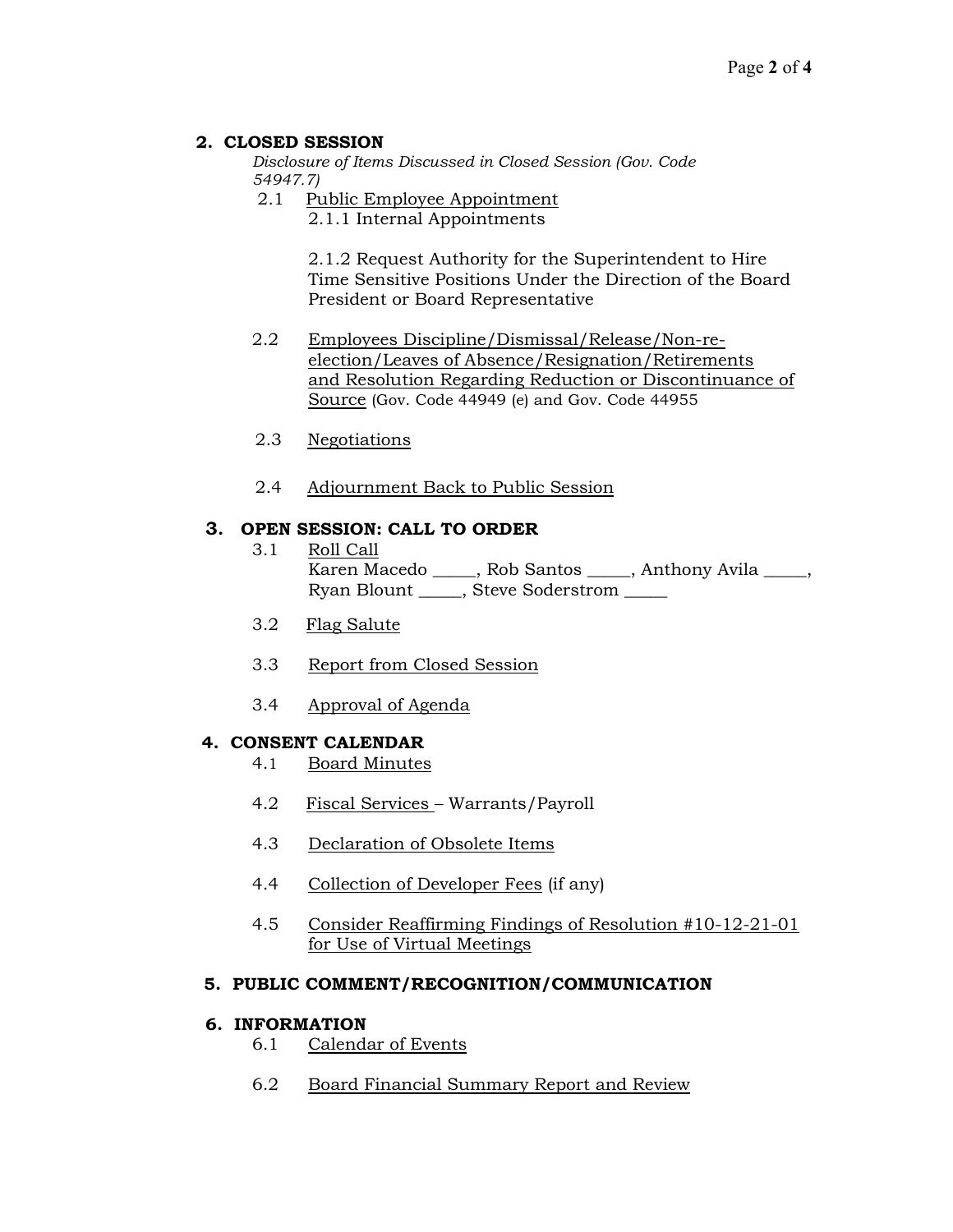- 6.3 Communication from Stanislaus County Office of Education Regarding First Interim Report for Fiscal Year 2021-2022
- 6.4 Bond Continuing Disclosure Annual Report
- 6.5 Program Reports: Chatom Elementary School Mountain View Middle School Chatom State Preschool Chatom Union School District

## **7. ACTION**

- 7.1 Consider Approval of Chatom Elementary School Plan for Student Achievement
- 7.2 Consider Approval of Mountain View School Plan for Student Achievement
- 7.3 Consider Approval of Memorandum of Understanding Between Local Educational Agencies (LEA) of the Stanislaus County Special Education Local Plan Area (SELPA)
- 7.4 Consider Receipt of California School Employees Association (CSEA) and Its Chatom Chapter #585 Initial Public Sunshine Proposal
- 7.5 Consider District Proposal for Negotiations with Chatom Union Educators Association (CUEA) - CTA
- 7.6 Consider Approval of Agreement for Special Contract Services with Stanislaus County Office of Education for Mathematics Training Part II
- 7.7 Consider Approval of Controltec Contract for CenterTrack Preschool Management Software Services
- 7.8 Consider Approval of Eide Bailly Contract Renewal for Auditing Services
- 7.9 Consider Approval of Drinking Water System Grant
- 7.10 Consider Approval of California Schools Healthy Air, Plumbing, and Efficiency Program Governing Body Resolution #04-12-22-01
- 7.11 Consider Approval of Resolution #04-12-22-02 Adopting Uniform Public Construction Cost Accounting Procedures